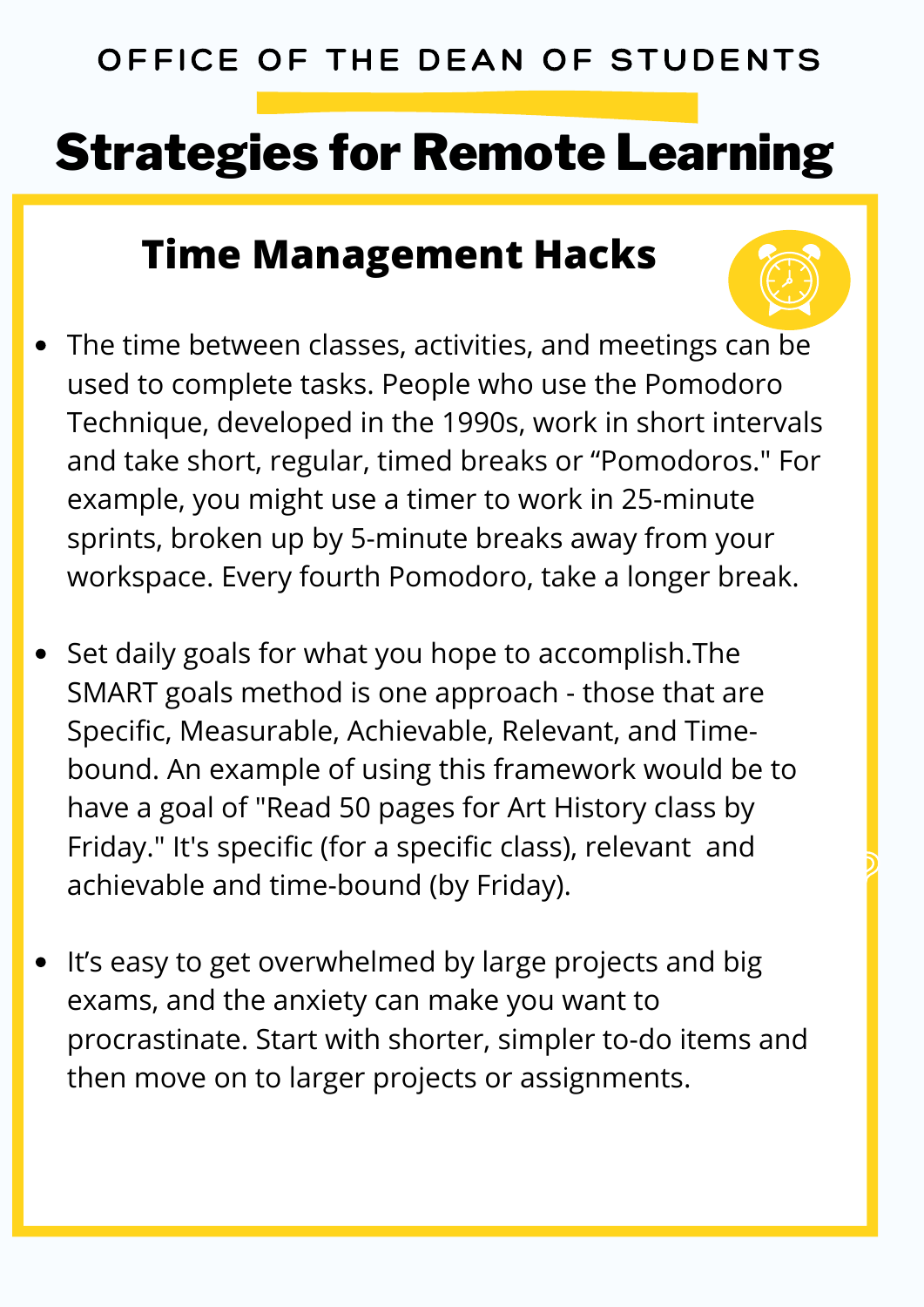- Try sticking to a daily schedule as much as possible. Write down your class times, time for projects, social commitments and selfcare
- Check out the last pages of this guide for free, printable schedule templates from Canva. More free templates can be found at [www.canva.com.](http://www.canva.com/)
- CCA's Learning Resource Center has academic coaches available for virtual appointments. You can book an appointment [here: https://portal.cca.edu/learning/learning](https://portal.cca.edu/learning/learning-resources/make-appointment-coach/)resources/make-appointment-coach/

## **Free Time Management Apps**

For organizing your to do list:

- Google Keep
- Todoist
- Wunderlist

For blocking out distracting websites:

- Cold Turkey
- Freedom
- Stay Focusd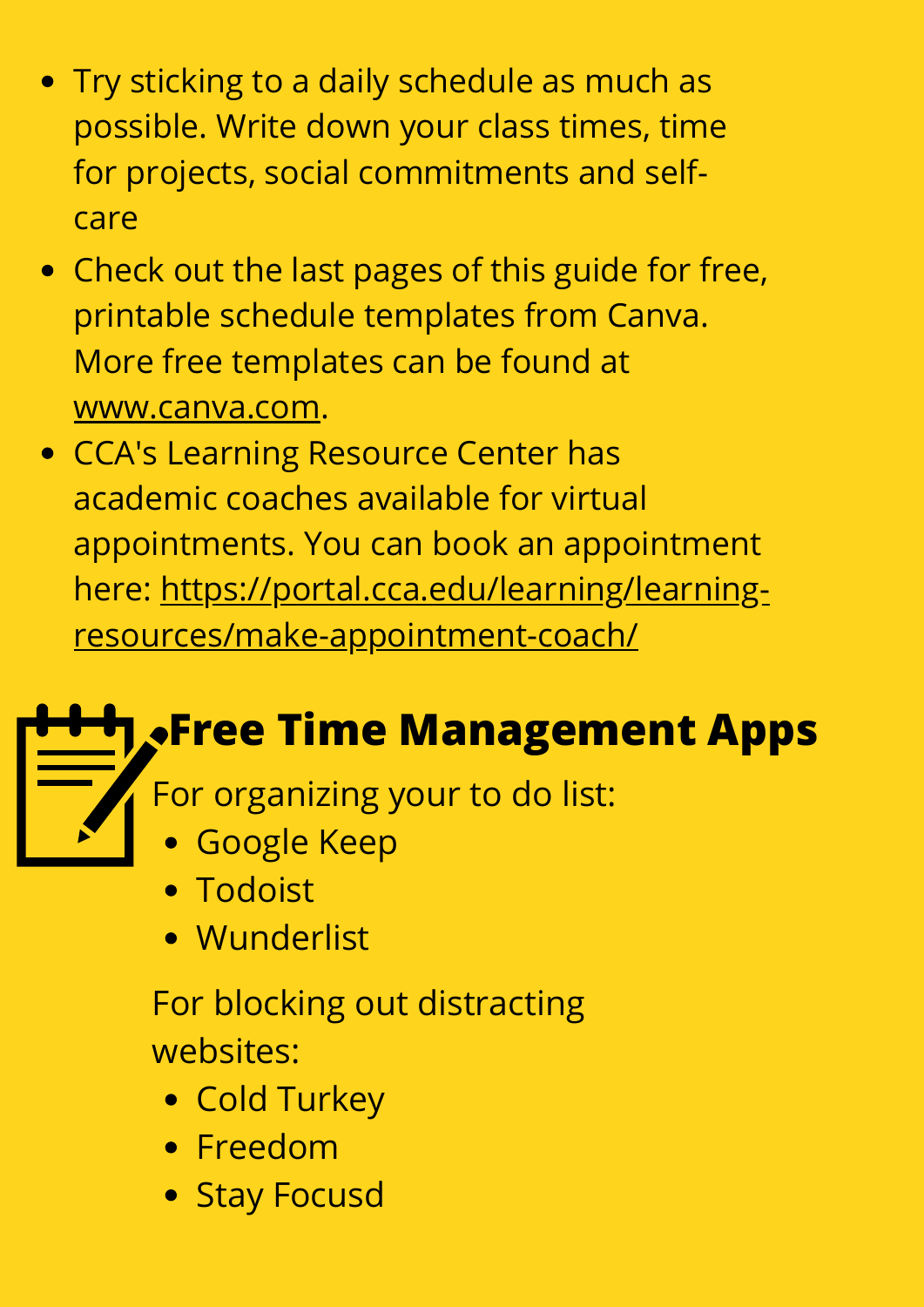# Strategies for Staying Focused

- Spend a few minutes at the start of your day assessing what you need to accomplish and prioritize your tasks.
- Divide your work into smaller manageable tasks that can be completed in a short period of time. Push yourself to complete one small task, then move on to the next task. Focus on one small task at a time.
- Try to resist studying or working from your bed. Separate your sleep and studying areas if possible.
- Take breaks when you have completed tasks or when you feel concentration has decreased. Breaks should be approximately 10-15 minutes.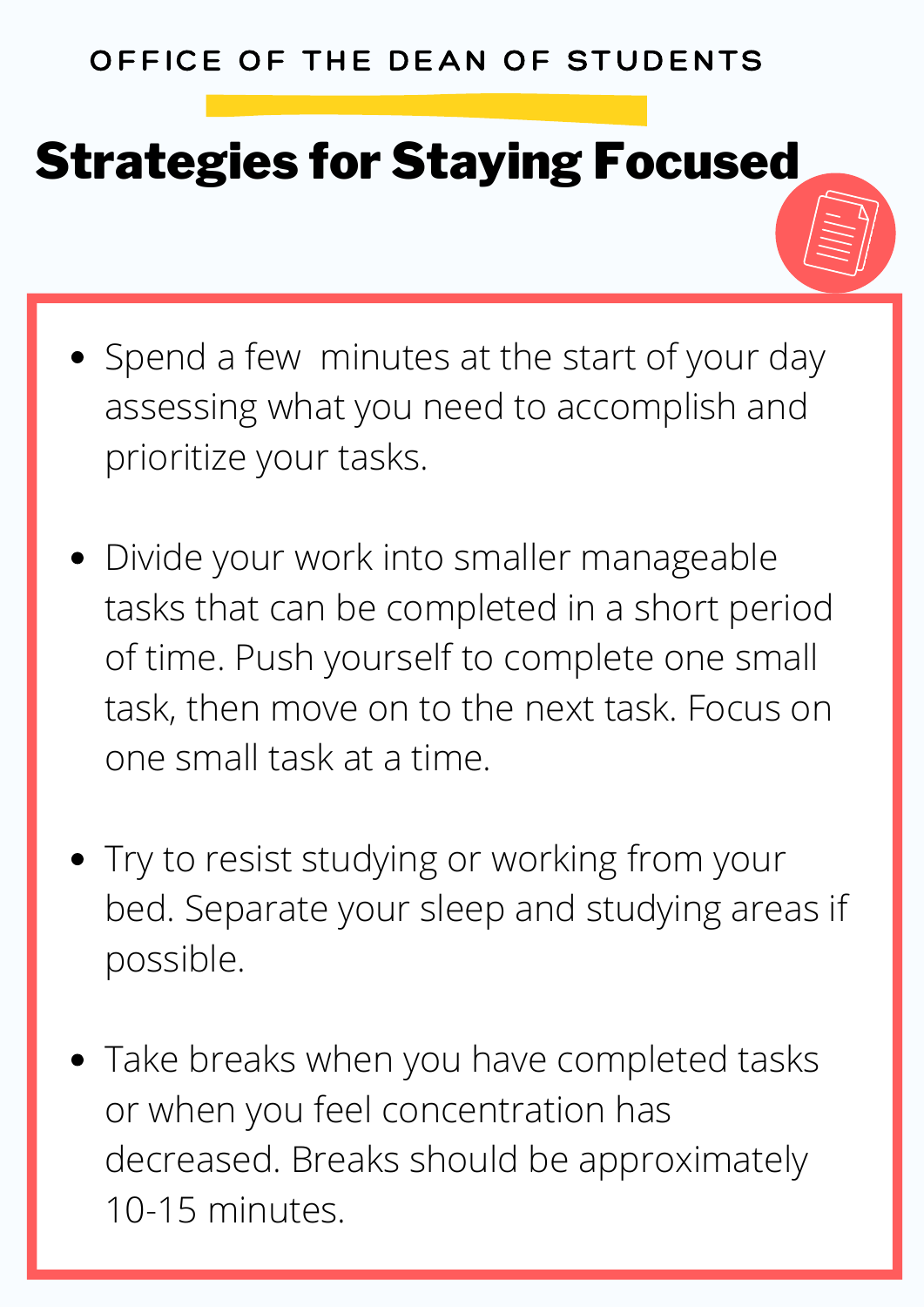#### Strategies for Stress Management

- Make a list of the activities that help you relax or take care of yourself. Here are some ideas: take a walk outside, journal, call a friend, take a warm shower, watch a movie with friends on Netflix party, or host a Zoom meeting around a shared hobby.
- Try meditation with a free app called Insight Timer, available in the App store.
- Looking for support from a trained counselor? Call CCA's Mental Health Crisis Hotline 24/7 at 510-594- 5099.
- If you are enrolled in the CCA Student Health insurance plan with Aetna, you can visit www.aetnastudenthealth.com to locate a mental health provider in your area (United States only)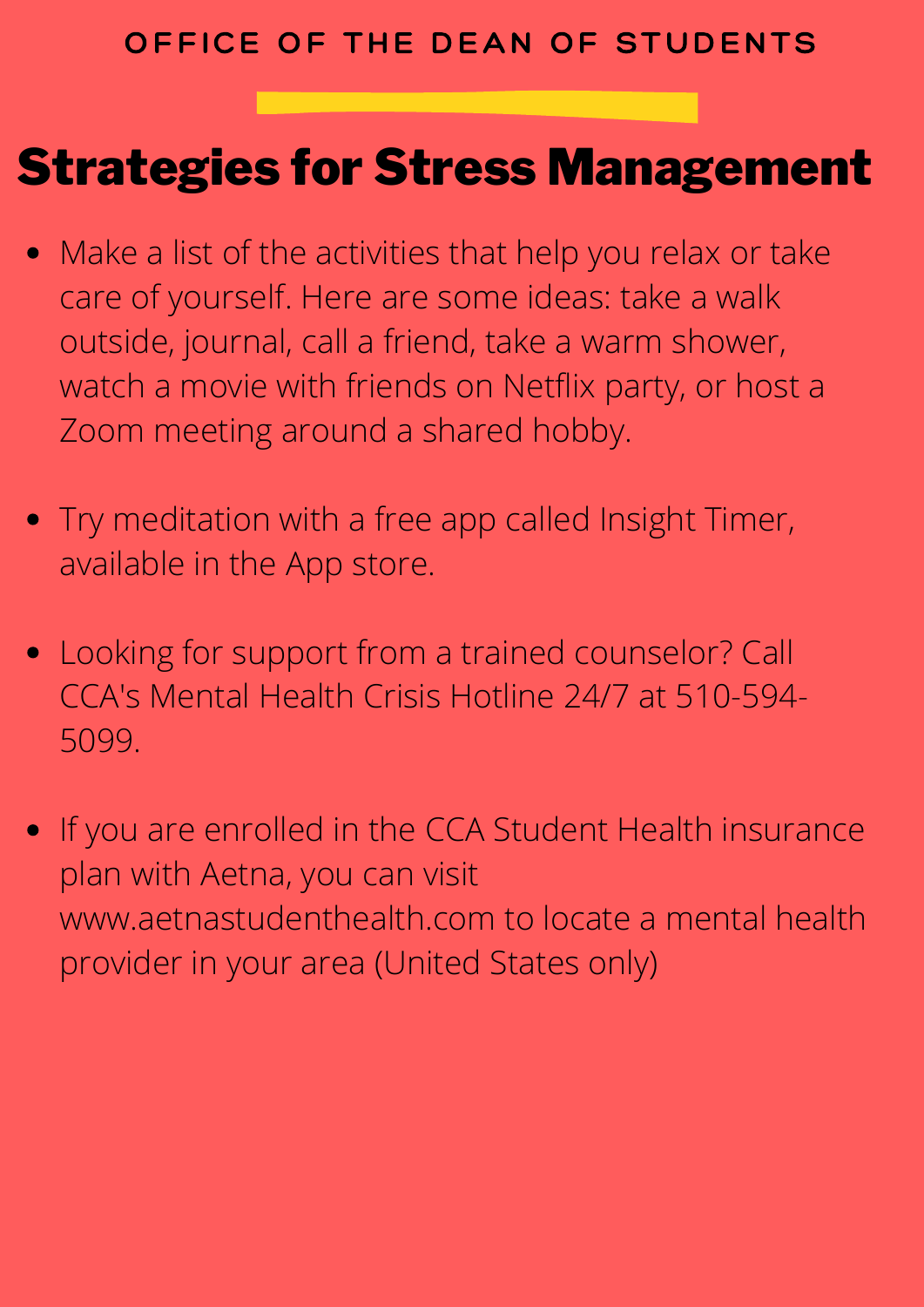| DAILY PLANNER | 6:00 AM    |
|---------------|------------|
| DATE:         | 6:30 AM    |
| DAY:          | 7:00 AM    |
|               | 7:30 AM    |
| TO-DO LIST:   | $8:00$ AM  |
|               | 8:30 AM    |
|               | $9:00$ AM  |
|               | 9:30 AM    |
|               | 10:00 AM   |
|               | 10:30 AM   |
|               | $11:00$ AM |
|               | 11:30 AM   |
|               | 12:00 PM   |
|               | 12:30 PM   |
|               | $1:00$ PM  |
| NOTES:        | 1:30 PM    |
|               | $2:00$ PM  |
|               | $2:30$ PM  |
|               | $3:00$ PM  |
|               | 3:30 PM    |
|               | $4:00$ PM  |
|               | 4:30 PM    |
|               | $5:00$ PM  |